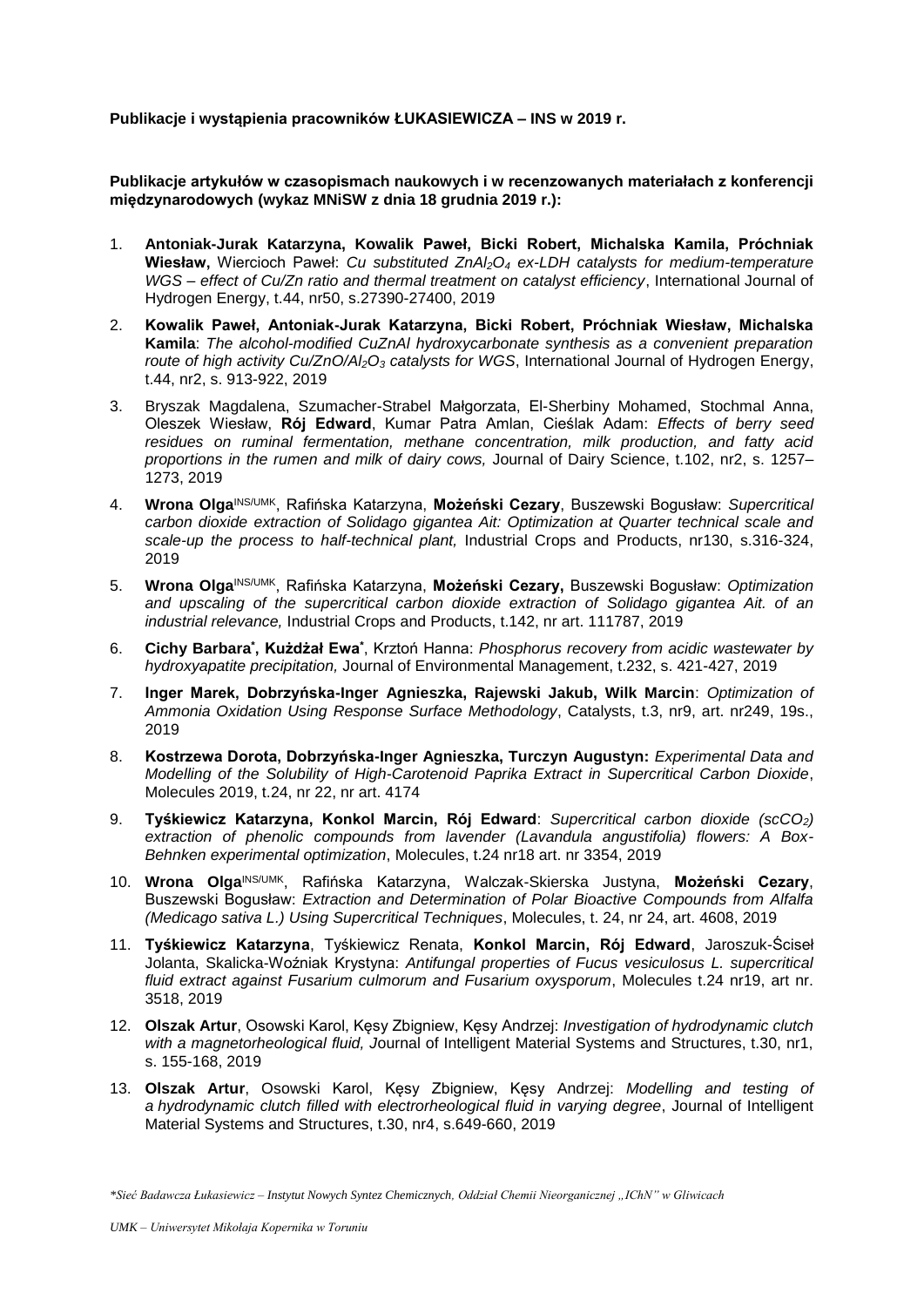- 14. Szymańska Magdalena, Szara Ewa, Sosulski Tomasz, Wąs Adam, Pruissen Gijs W. P., van, Cornelissen René L., **Borowik Mieczysław, Konkol Marcin**: *A Bio-Refinery Concept for N and P Recovery—A Chance for Biogas Plant Development*, Energies t. *12,* nr1, 155, 2019
- 15. **Tyśkiewicz Katarzyna, Konkol Marcin, Kowalski Rafał, Rój Edward**, Warmiński Kazimierz, Krzyżaniak Michał, Gil Łukasz, Stolarski Mariusz: *Characterization of bioactive compounds in the biomass of black locust, poplar and willow*, Trees – Structure and Function, t.33, nr5,s.1235- 1263, 2019
- 16. Jaroszuk-Ściseł Jolanta, Tyśkiewicz Renata, Nowak Artur, Ozimek Ewa, Majewska Małgorzata, Hanaka Agnieszka, **Tyśkiewicz Katarzyna**, Pawlik Anna, Janusz Grzegorz: *Phytohormones (auxin, gibberellin) and ACC deaminazę in vitro synthesized by the mycoparasitic Trichoderma DEMTkZ3A0 strain and changes in the level of auxin and plant resistance markers in wheat seedlings inoculated with this strain conidia*, International Journal of Molecular Sciences, t.20, nr19, art. nr 4923, 2019
- 17. **Michalska Kamila, Kowalik Paweł, Próchniak Wiesław,** Borowiecki Tadeusz: *Methanation at Very Low COx/H<sup>2</sup> Ratio: Effect of Ce on Ni–Ce–Al Catalyst Properties and Empirical Kinetics,*  Catalysis Letters, t.149, nr1, s.338-346, 2019
- 18. Mikos-Szymańska Marzena**, Schab Sebastian, Rusek Piotr, Borowik Krzysztof, Bogusz Paulina**, Wyzińska Marta: *Preliminary Study of a Method for Obtaining Brown Coal and Biochar Based Granular Compound Fertilizer,* Waste and Biomass Valorization, t.10, nr.12, s. 3673– 3685, 2019
- 19. **Olszak Artur,** Osowski Karol, Motyl Przemysław, Mędrek Grzegorz, Zwolak Jan, Kęsy Andrzej, Kęsy Zbigniew, Choi Seung-Bok: *Selection of Materials Used in Viscous Clutch With ER Fluid Working in Special Conditions,* Frontiers in Materials, t.6, nr art. 139, 2019
- 20. **Ostrowska Justyna, Sadurski Waldemar, Paluch Magdalena, Tyński Piotr, Bogusz Jakub:**  *The effect of poly(butylene succinate) content on the structure, thermal and mechanical properties of its blends with polylactide,* Polymer International, t.68, nr7, 1271-1279, 2019
- 21. **[Kowalik](https://onlinelibrary.wiley.com/action/doSearch?ContribAuthorStored=Kowalik%2C+Pawe%C5%82) Paweł, Wiercioch Paweł, Bicki Robert, Próchniak Wiesław, Antoniak-Jurak Katarzyna, Michalska Kamila**, Słowik Grzegorz: *Flash*‐*Calcined CuZnAl*‐*LDH as High*‐*Activity LT*‐*WGS Catalyst,* [European Journal of Inorganic Chemistry,](https://onlinelibrary.wiley.com/journal/10990682c) nr13, s.1792-1798, 2019
- 22. **Watros Anna**, Lipińska Halina, Lipiński Wojciech, Tkaczyk Przemysław, Krzyszczak Jaromir, Baranowski Piotr: *Mineral nitrogen content in hydrographic areas of Poland depending on land use,* International Agrophysics, t.33, nr4, s.481-191, 2019
- 23. **Zdunek Anna,** Kołodyńska Dorota, **Borowik Krzysztof, Rusek Piotr***: The removal of fluoride from aqueous solutions using biomass ash derived from power industry*, Desalination and Water Treatment, t.159, s.93-109, 2019
- 24. Pieczykolan Aleksandra, Pietrzak Wioletta, **Rój Edward**, Nowak Renata: *Effects of Supercritical Carbon Dioxide Extraction (SC-CO2) on the content of tiliroside in the extracts from Tilia L. flowers,* Open Chemistry t.17, nr1, s.302-312, 2019
- 25. **Watros Anna**, Lipińska Halina, Lipiński Wojciech, Tkaczyk Przemysław, Krzyszczak Jaromir, Baranowski Piotr, Brodowska Marzena S., Jackowska Izabella: *The relationship between mineral nitrogen content and soil pH in grassland and fodder crop soils*, Applied Ecology and Environmental Research, t.17, nr1, s.107-121, 2019
- 26. **Watros Anna**, Tkaczyk Przemysław, Lipińska Halina, Lipiński Wojciech, Krzyszczak Jaromir, Baranowski Piotr, Brodowska Marzena S.: *Mineral nitrogen content in soils depending on land use and agronomic category,* Applied Ecology and Environmental Research t. 17, nr3 s.5663- 5675, 2019
- 27. Bińczak Grzegorz., Pohorecki Ryszard, Moniuk Władysław, **Możeński Cezary**: *Amine activators of CO<sup>2</sup> absorption in industrial conditions / Aminowe aktywatory absorpcji CO<sup>2</sup> w warunkach przemysłowych,* Chemical and Process Engineering, t.40, nr2, s.157-165, 2019
- 28. **Inger Marek, Dobrzyńska-Inger Agnieszka, Rajewski Jakub, Wilk Marcin**: *The use of response surface methodology in ammonia oxidation reaction study*, Journal of Chemistry, t. 2019, nr art. 2641315, 8s., 2019

*\*Sieć Badawcza Łukasiewicz – Instytut Nowych Syntez Chemicznych, Oddział Chemii Nieorganicznej "IChN" w Gliwicach*